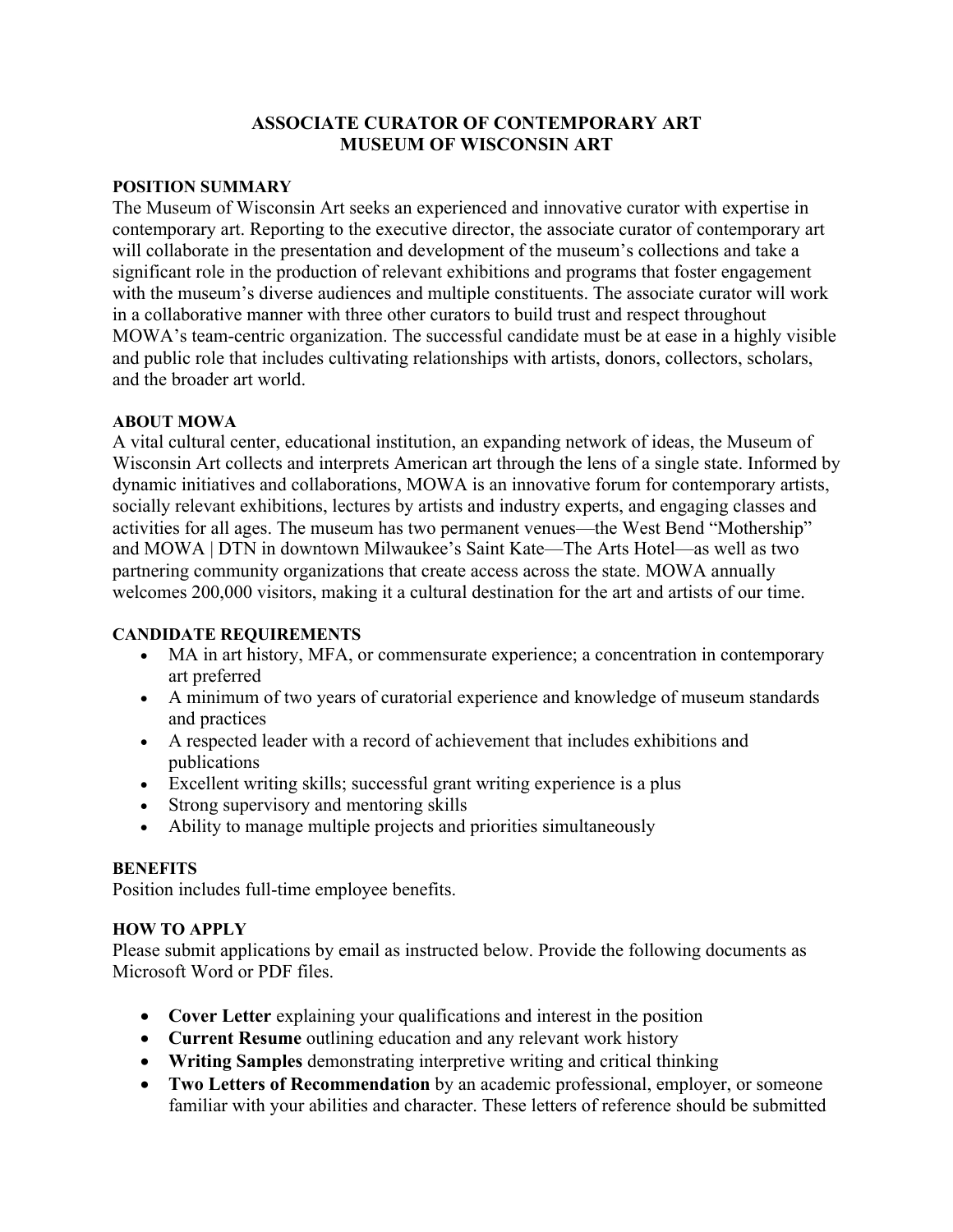directly by the recommender to MOWA's Executive Assistant at GGustrowsky@wisconsinart.org.

Submit all application materials (except letters of recommendation) as attachments in a single email to Gina Gustrowsky at Ggustrowsky@wisconsinart.org. After a shortlisting process, the finalists will be invited to an interview.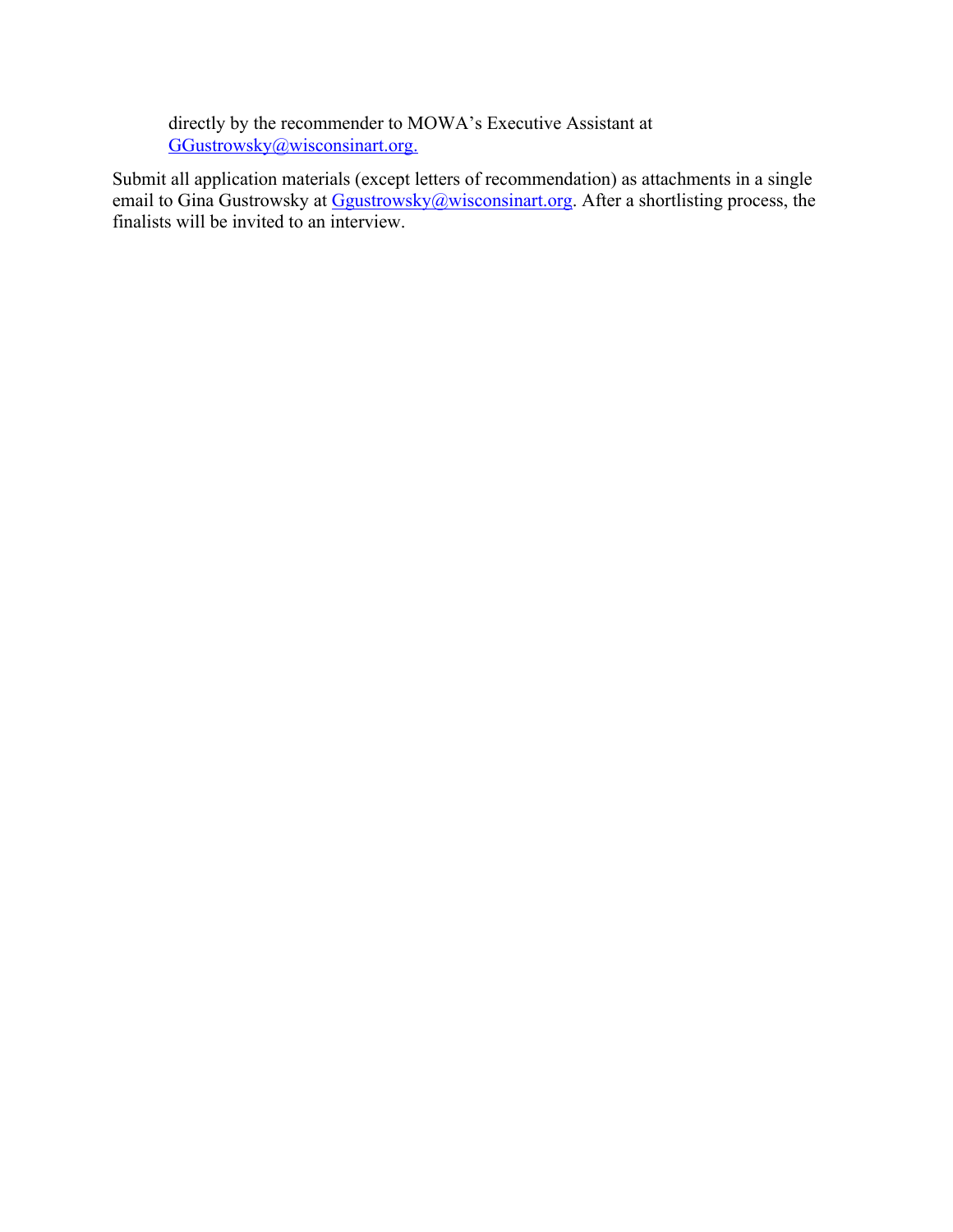**Job Description:** Associate Curator of Contemporary Art **Job Type:** Exempt **Job Status:** Full-time **Reports to:** Executive Director **Updated:** May 2022

#### **POSITION SUMMARY**

The Museum of Wisconsin Art seeks an experienced and innovative curator with expertise in contemporary art. Reporting to the executive director, the associate curator of contemporary art will collaborate in the presentation and development of the museum's collections and take a significant role in the production of relevant exhibitions and programs that foster engagement with the museum's diverse audiences and multiple constituents. The associate curator will work in a collaborative manner with three other curators to build trust and respect throughout MOWA's team-centric organization. The successful candidate must be at ease in a highly visible and public role that includes cultivating relationships with artists, donors, collectors, scholars, and the broader art world.

#### **ABOUT MOWA**

A vital cultural center, educational institution, an expanding network of ideas, the Museum of Wisconsin Art collects and interprets American art through the lens of a single state. Informed by dynamic initiatives and collaborations, MOWA is an innovative forum for contemporary artists, socially relevant exhibitions, lectures by artists and industry experts, and engaging classes and activities for all ages. The museum has two permanent venues—the West Bend "Mothership" and MOWA | DTN in downtown Milwaukee's Saint Kate—The Arts Hotel—as well as two partnering community organizations that create access across the state. MOWA annually welcomes 200,000 visitors, making it a cultural destination for the art and artists of our time.

## **CANDIDATE REQUIREMENTS**

- MA in art history, MFA, or commensurate experience; a concentration in contemporary art preferred
- A minimum of two years of curatorial experience and knowledge of museum standards and practices
- A respected leader with a record of achievement that includes exhibitions and publications
- Excellent writing skills and successful grant writing experience a plus
- Strong supervisory and mentoring skills
- Ability to manage multiple projects and priorities simultaneously

## **DUTIES AND RESPONSIBILITIES**

- Work collaboratively with the director of the museum and other curators to develop and implement an exhibition program that ensures balance, scholarship, and value for the museum's diverse audiences
- Serve on the senior management team to ensure commitment to and support of the museum's exhibitions and programs
- Engage with university art, art history, studio/design, and humanities departments to foster academic interest and collaboration in MOWA's curatorial program